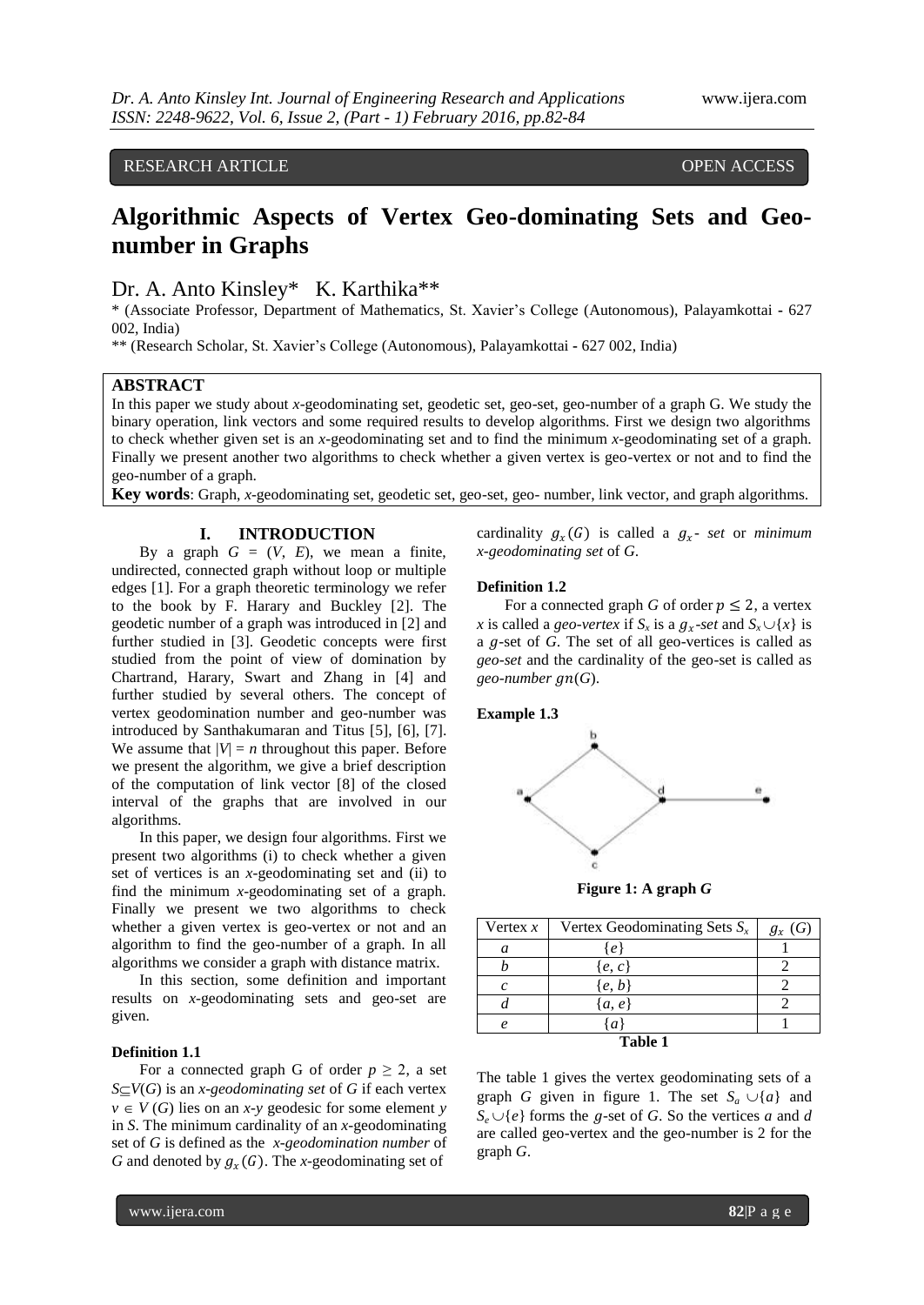# **II. LINK VECTORS**

## **Definition 2.1**

Characterize each closed interval as an *n*-tuple. Each place of *n*-tuple can be represented by a binary 1 or 0. Call this *n*-tuple as a *link vector*. Denote *LV* ( $I$ ) =*I'*. Put 1 if the vertex belongs to the closed interval otherwise 0. If all the co-ordinate of the link vector is equal to 1 then it is called as *full*. Denote  $I[(1)].$ 

# **Definition 2.2**

Let *G* be a graph. Let  $\rho$  be the set of all *LV* of *G*. Define a binary operation  $V: \rho \times \rho \rightarrow \rho$  by  $(v_1, v_2, \ldots, v_k) \vee (u_1, u_2, \ldots, u_k) = (w_1, w_2, \ldots, w_k)$ , where  $w_i = \max \{v_i, u_i\}$ . Now we generalize this idea for more than two *LV*s. Operation on any number of *LV*s by ∨ can be followed by pairwise.

For any  $I_i \in \rho \ (1 \le i \le 4)$ ,  $I'_1 \vee I'_2 \vee I'_3$  means  $(I'_1 \vee I'_2) \vee I'_3$  or  $I'_1 \vee (I'_2 \vee I'_3)$ .

 $I'_1 \vee I'_2 \vee I'_3 \vee I'_4$  means  $(I'_1 \vee I'_2) \vee (I'_3 \vee I'_4)$  and so on.

#### **Theorem 2.3**

Let *G* be a graph with *n* vertices. Then  $V_{i=1}^r I'_i$  is full, where *r* is the number of closed interval obtained between each pair of vertices of *S* if and only if  $S = \{v_1, v_2, \ldots, v_k\}$  is a geodetic set.

**Proof:** [9].

# **III. DEVELOPMENT OF ALGORITHMS**

In this section we give an algorithm to find the minimum *x*-geodominating set and the geo-number of a graph *G*. The algorithms closed interval *I* [*Si*], Link vector  $I'$  [ $S_2$ ] and geodetic [ $S_j$ ] used in these section are studied in [9].

#### **Algorithm 3.1**

### **The** *x***-geodominating set confirmation algorithm:**

**Input:** A graph  $G = (V, E)$  and a subset  $S = \{v_1, v_2, \ldots, v_k\}$  of vertices and a vertex  $v \in V$ - *S*.

**Output:** *S* is an *x*-geodominating set or not. Take  $L \leftarrow (0)$ for  $i = 1$  to  $k$ begin

 $S_i = \{x, v_i\}$ closed- interval  $I_i[S_2]$ link vector  $I'_i[S_2]$  $L = L \vee I'_{i}[S_{2}]$ end

If *L* is full then the given set is an *x*-geodominating set.

Otherwise *S* is not an *x*-geodominating set.

In this algorithm, step 2 will work in *k* times. Next part of this algorithm calls the algorithms closed interval *I* [ $S_2$ ] and link vector  $I'$  [ $S_2$ ] and hence this part will work with *2m*+*n* verifications, where *m* is the number of edges and *n* is the number of vertices. Thus this algorithm requires  $O(k(m+n))$  cost of time. But in that step the given vertex acts as a root and all other vertices are approached through a spanning tree. Therefore there are  $n + (n-1)$  verifications needed, since  $m = n-1$  for a tree. Total cost of time is *O* ( $k(n+(n-1))$ , that is *O* (*n* (2*n*-1)), that is *O* (n<sup>2</sup>). Thus this algorithm requires  $O(n^2)$  cost of time.

# **Algorithm 3.2**

# **The minimum** *x***-geodominating set algorithm:**

**Input:** A graph  $G = (V, E)$  with  $V(G) = \{v_1, v_2, \ldots, v_k\}$  of vertices and  $x \in V$ 

**Output:**  $S_j$ 's with  $g_x(G)$  vertices.

**Step 1:** Take  $k \leftarrow 1$ 

**Step 2:** Take all the subsets  $S_j$   $\left(1 \leq j \leq {\binom{n}{k}}\right)$  $\binom{n}{k}$ ) of V with *k* vertices.

**Step 3:** Check whether any  $S_j$  is an *x*-geodominating set or not using algorithm 3.1.

**Step 4:** If any such  $S_j$  is an *x*-geodominating set then find all the *x*-geodominating sets with *k* vertices using step 3 for all *S*<sup>j</sup> .

**4.1:** Conclude that the above *x*-geodominating sets *Sj*'s are minimum.

Stop.

Otherwise continue.

**Step 5:** Take  $k = k + 1$  and return to step 2.

In this algorithm, we will work all subsets of *V* and hence it is a *NP*-complete problem.

Next we develop an algorithm to check whether a given vertex is a geo-vertex or not.

## **Algorithm 3.3**

# **The geo-vertex confirmation algorithm:**

**Input:** A graph  $G = (V, E)$  with a vertex  $v_i$ 

**Output:** Whether given vertex  $v_i$  is geo-vertex or not. Procedure geo-vertex [*vi*];

**Step 1:** Take *k* ← 1

**Step 2:** Take all the subsets  $S_j$   $\left(1 \leq j \leq {\binom{n}{k}}\right)$  $\binom{n}{k}$ ) of V with *k* vertices..